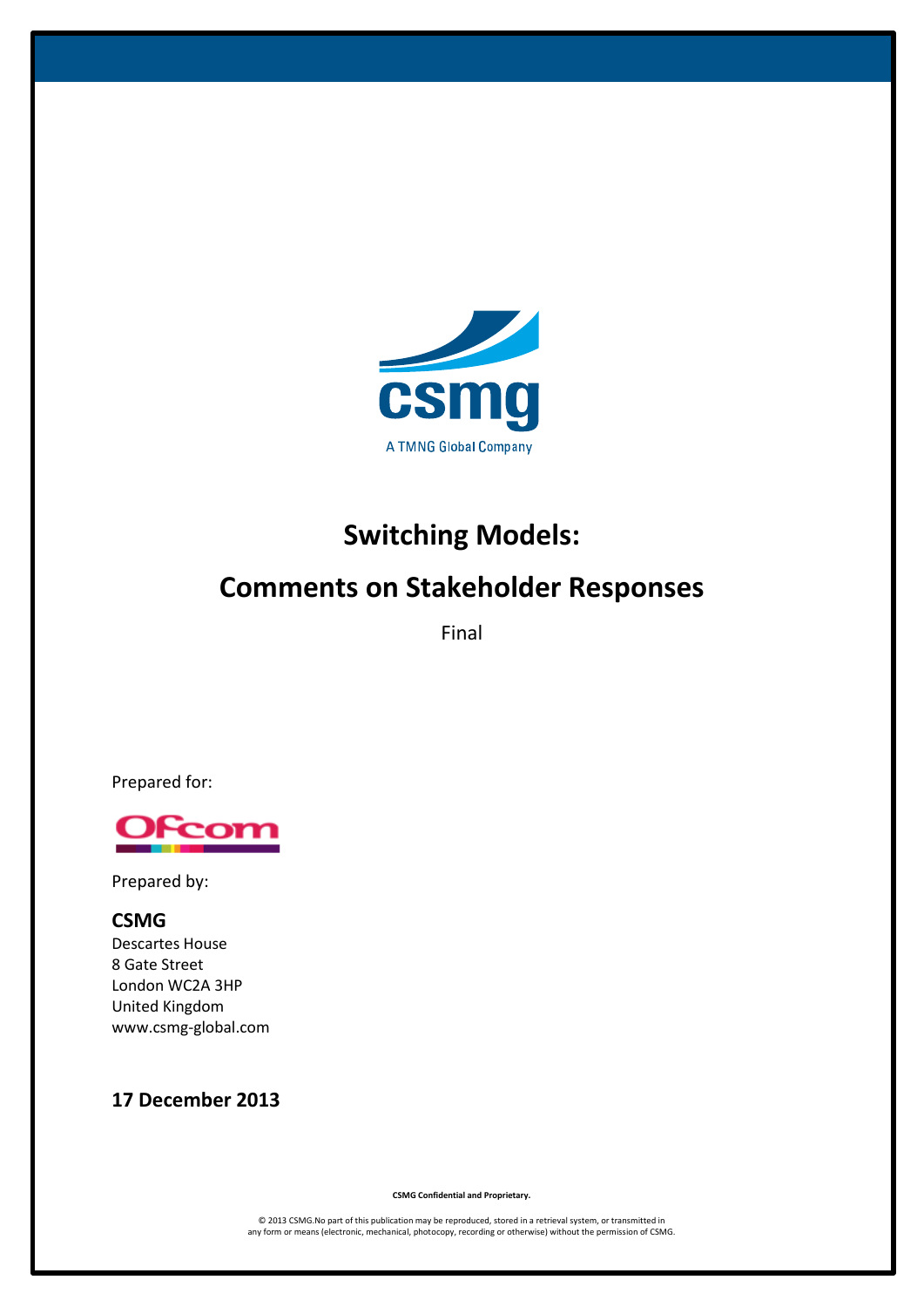# **Table of Contents**

| $\mathbf{1}$ . |  |  |  |
|----------------|--|--|--|
|                |  |  |  |
| 2.             |  |  |  |
|                |  |  |  |
|                |  |  |  |
|                |  |  |  |
|                |  |  |  |
|                |  |  |  |
| 3.             |  |  |  |
|                |  |  |  |
|                |  |  |  |
|                |  |  |  |
| 4.             |  |  |  |
|                |  |  |  |
|                |  |  |  |

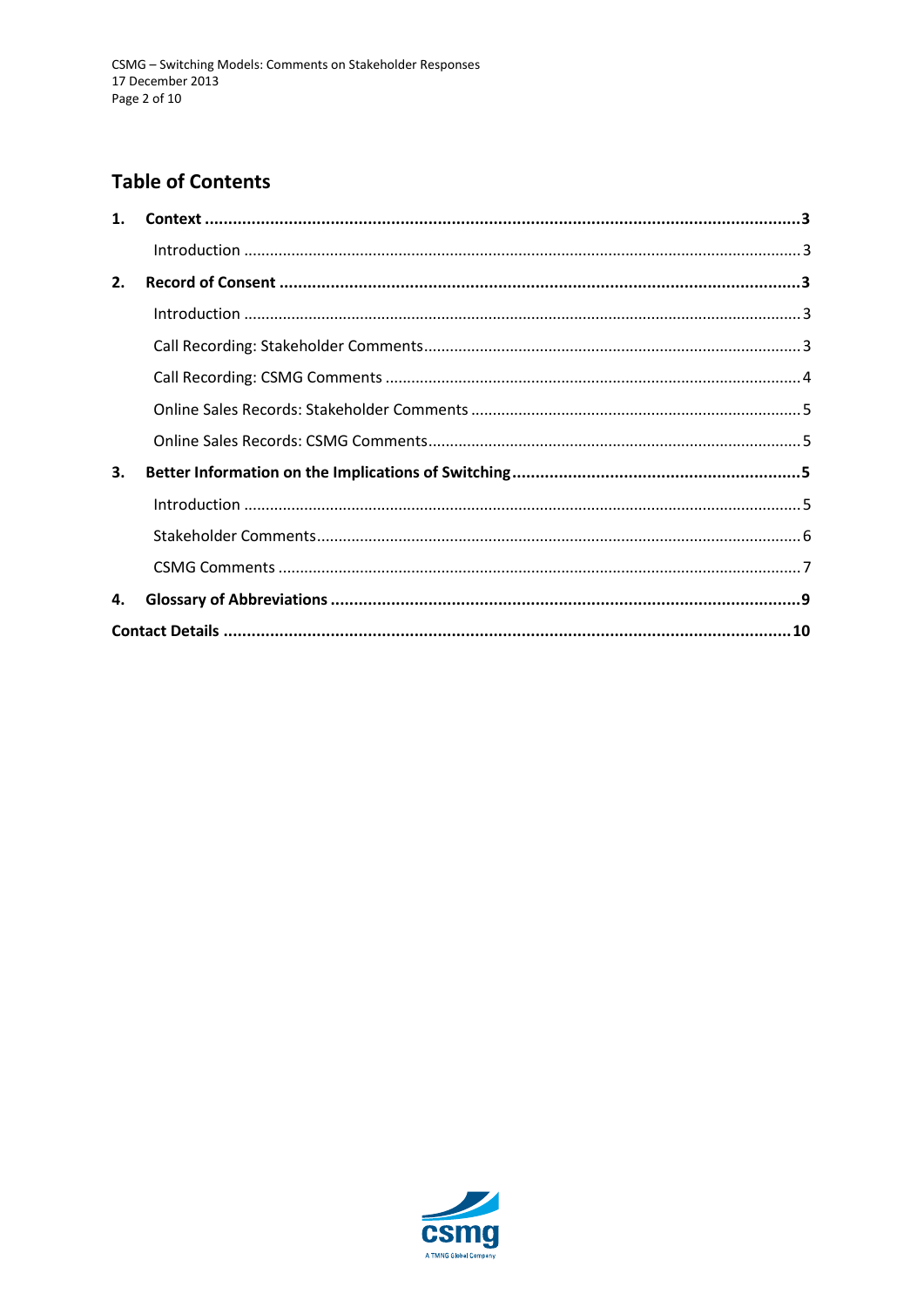# <span id="page-2-0"></span>**1. CONTEXT**

#### <span id="page-2-1"></span>**Introduction**

- 1.1. In August 2013, Ofcom published a statement and consultation on the processes for switching fixed voice and broadband providers on the Openreach copper network.<sup>1</sup>
- 1.2. In response to the consultation, Ofcom received a number of responses from stakeholders which it published on its website. Several of these responses concerned the assessment of cost conducted by CSMG.
- 1.3. This report describes comments received from stakeholders on the cost assessment and CSMG's comments on the issues raised by stakeholders to the extent that they related to CSMG's costs analysis of each of the enhancments of the GPL NoT+ process.

## <span id="page-2-2"></span>**2. RECORD OF CONSENT**

#### <span id="page-2-3"></span>**Introduction**

 $\overline{a}$ 

- 2.1. The proposed GPL NoT+ model requires that CPs obtain and store a record of customer consent to switch a fixed voice or broadband service to protect against slamming. A record of consent would be required for switching orders placed through any channel.
- 2.2. The cost assessment considered call records (for telesales), a written record of consent (for retail) and online sales records (for online sales). In the stakeholder responses to the consultation, specific comments were received regarding the call recording and the online sales records. These are discussed below.

#### <span id="page-2-4"></span>**Call Recording: Stakeholder Comments**

- 2.3. Consultation responses relating to the record of consent were received from BT, EE and Virgin Media.
- 2.4. EE's response questions whether the cost-benefit analysis fully captures the incremental cost to industry of the Record of Consent.<sup>2</sup> The cost model calculates the costs to industry of Record of Consent to be £9.2m over a 10 year period. EE highlights call recording in particular as an important cost driver.
- 2.5. Virgin Media, in its response to the statement, considers the call recording implementation costs to be unrealistic.<sup>3</sup> Virgin Media cites its own recent experience in implementing a call recording system as evidence of higher costs.
- 2.6. BT, EE and Virgin Media all commented on the requirement to store call records for 12 months. These stakeholders believed the 12-month obligation was unnecessarily long.

<sup>3</sup> Para. 27, Virgin Media Response to Consumer Switching Statement



<sup>1</sup> <http://stakeholders.ofcom.org.uk/consultations/consumer-switching-review/>

<sup>&</sup>lt;sup>2</sup> Pg. 4, EE's response to Ofcom's Consumer Switching Statement, October 2013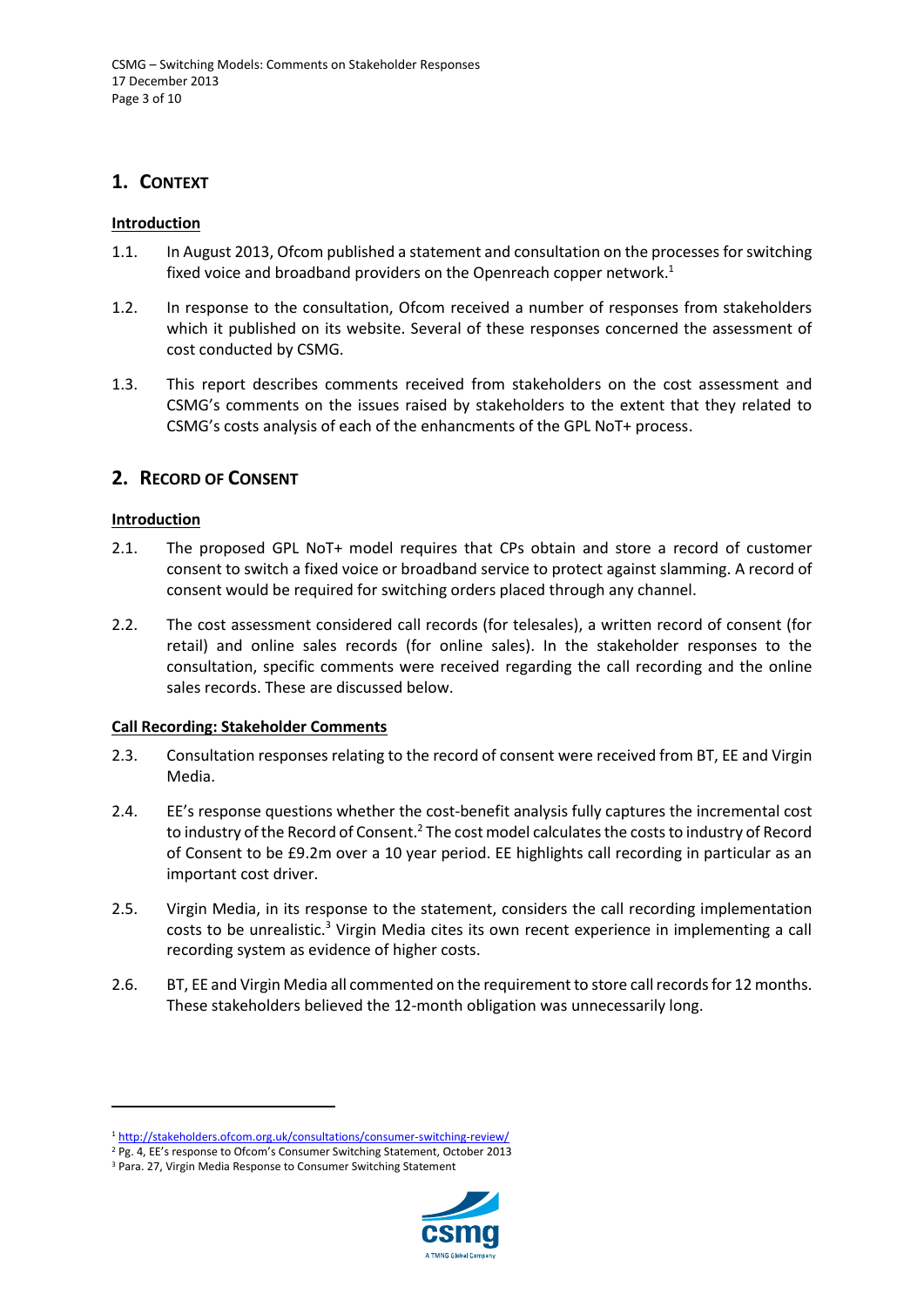2.7. BT state that 12 months data storage will put "undue pressure on already constrained data storage facilities and is likely to make data retrieval more difficult and potentially less successful". 4

#### <span id="page-3-0"></span>**Call Recording: CSMG Comments**

- <span id="page-3-2"></span>2.8. To calculate the cost to industry, the impact assessment segments the CP market into three tiers: Tier A – those with relatively simple operations, which utilise Third Party Integrators (TPIs) to maintain nearly all IT systems; Tier B – larger and more complex CPs which may own and maintain some parts of their IT systems, such as the CRM and Billing systems; and Tier C – the largest CPs which tend to own or operate their own entire IT systems stack. The average costs for a CP in each tier are estimated and then extrapolated to total industry costs based on the number of CPs in each tier.
- 2.9. The call recording assumptions in the cost model for Tier B and Tier C CPs are based on an underlying assumption that these larger CPs already have call recording systems in place to support telesales. The costs therefore represent the incremental investment required to adapt the existing systems for the new requirements for record of consent. This is significantly less than the investment required to install a new call recording system.
- 2.10. The model assumes two sources of incremental cost for the call recording systems of the larger CPs. The first, is the cost of systems development to identify and tag records of consent to facilitate retrieval at a later date. The model assumes 50 man-days of development effort for Tier B and 100 man-days for Tier C to configure the existing systems to tag the record by customer account (or some other suitable sales reference).
- 2.11. The second, is the additional storage costs caused by the obligation to hold records of consent for 12 months. The model assumes a cost of £25,000 for Tier B CPs and £50,000 for Tier C CPs to procure and implement this incremental storage. Based on the switching volumes in the model and average call duration, and assuming the entire sales call is recorded and stored, the 12-month storage requirements for a Tier C CP are less than 2TB and for a Tier B are less than 100GB. 5 In practice, the storage demands can be considered as conservative as these CPs will have existing capacity for storing a proportion of calls for some period of time, and hence not all of the stored call minutes will be incremental.
- 2.12. The model assumes that enterprise storage within average Tier B and Tier C CPs can be expanded to accommodate this volume of incremental data in a fairly linear fashion without necessitating complex redesign. It is unclear why BT believe this incremental volume will cause "undue pressure" on their facilities.
- <span id="page-3-1"></span>2.13. In terms of cost, enterprise-quality disk storage at these capacities can be purchased for a few thousand pounds or less. The cost assumptions in the model are therefore also conservative and allow for implementation, associated elements such as the disk array chassis and headroom to cope with additional demand.
- 2.14. For Tier A CPs, a different approach was taken as these smaller CPs are less likely to have an existing call recording system in place. The costs for these CPs are built up using commercial

1



<sup>4</sup> Para 4.4, BT's response to Ofcom's consultation document, 8 October 2013

<sup>5</sup> Based 306,000 calls of 12 minutes each at 64kbps codec rate.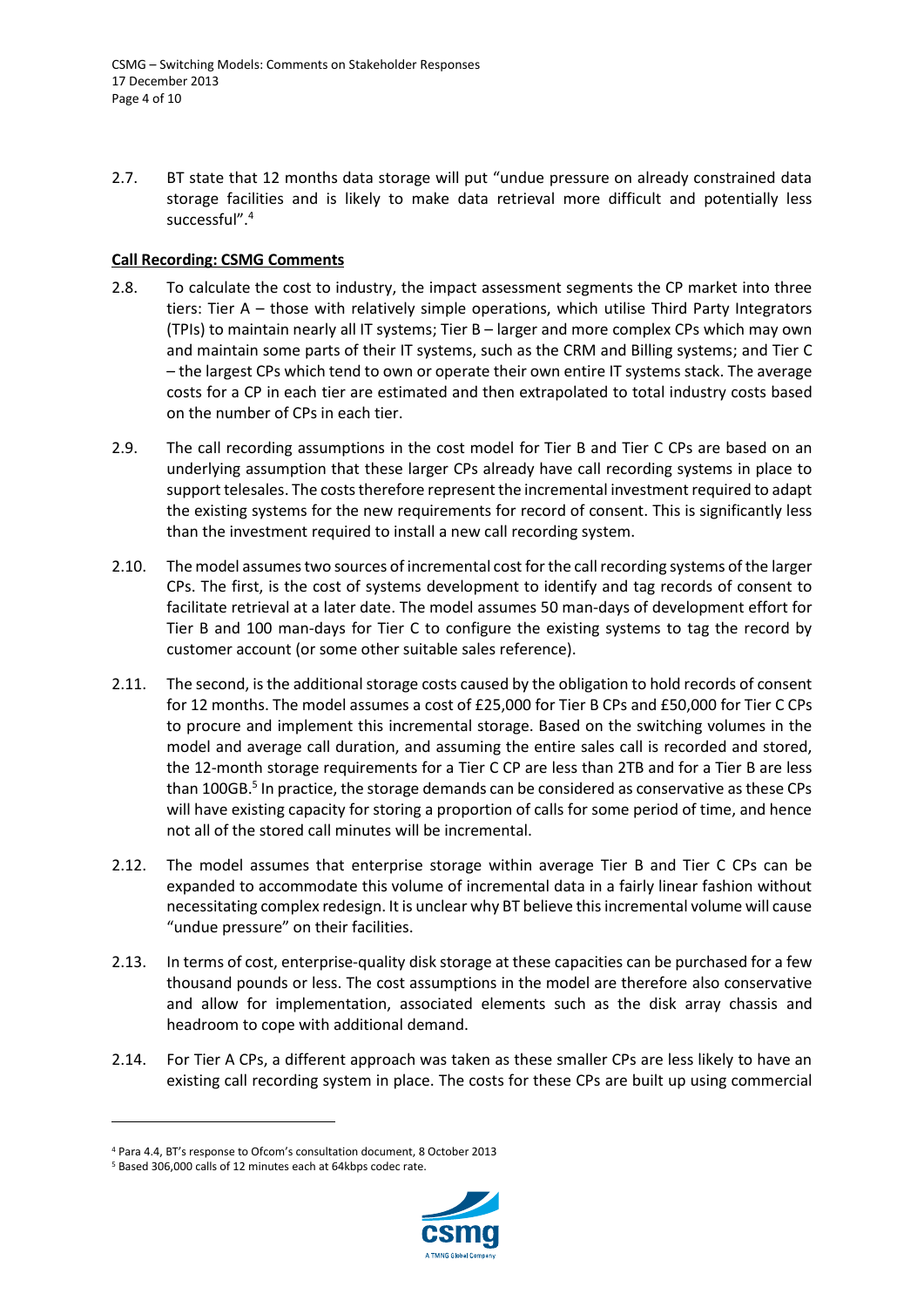pricing for call recording solutions sourced from vendors which serve small to medium sized contact centres. An average of 5 concurrent user licences per Tier A CP was assumed at a cost of £275 per user. Quotes for professional services fees and hardware costs were also obtained, which add a further £5,000 per CP.

- 2.15. In all cases, the model assumes that the entire sales call is recorded and stored for 12 months rather than creating a separate record only of consent.
- 2.16. If the period for retaining records was reduced from 12 months to 6 months, the required storage capacity would reduce *pro rata*. However as explained in paragraph [2.13,](#page-3-1) the majority of the assumed storage cost is comprised of implementation and housing costs which are fixed. The hard disks themselves account for only a few thousand pounds. Changing the disk specifications would therefore not have a material effect on the cost estimates.

#### <span id="page-4-0"></span>**Online Sales Records: Stakeholder Comments**

- 2.17. Several stakeholders sought further clarification on what measures would satisfy the requirement to store a Record of Consent for online orders. BT, Entanet and SSE raised concerns over the specific proposal to capture a screenshot of the transaction.
- 2.18. Two alternative approaches were proposed by stakeholders. In the first, a check-box would be provided for customers to click to confirm the order. The web server logic would be configured such that the order could not progress without this confirmation.
- 2.19. The second option would be to create a time-stamped record of the the customer interaction in a database. This record could then be retrieved at a later date.

#### <span id="page-4-1"></span>**Online Sales Records: CSMG Comments**

- 2.20. The approaches suggested by the stakeholders appear reasonable and are aligned with common practice for online services.
- 2.21. Applying both the checkbox logic and the time-stamped record would ensure that (i) customers confirm a conscious decision to switch, and (ii) the CP has an enduring record of this consent. The time-stamped database record could be produced by the CP if later requested by Ofcom and would show the time and date on which the customer consented to the switch.
- 2.22. The utility of the database records could be increased further with the capture of the IP address of the customer placing the order. The IP address would further support a CP record of consent by identifying which network the customer was using when the order was placed. This additional information could be useful in enforcement investigations. Capturing the IP address in the time-stamped record should not incur material cost.

## <span id="page-4-2"></span>**3. BETTER INFORMATION ON THE IMPLICATIONS OF SWITCHING**

#### <span id="page-4-3"></span>**Introduction**

3.1. All of the switching models considered in Ofcom's consultation require CPs to provide better information on the implications of switching. Specifically, that the LP provides information on Service Implications (SIs) and Early Termination Charges (ETCs).

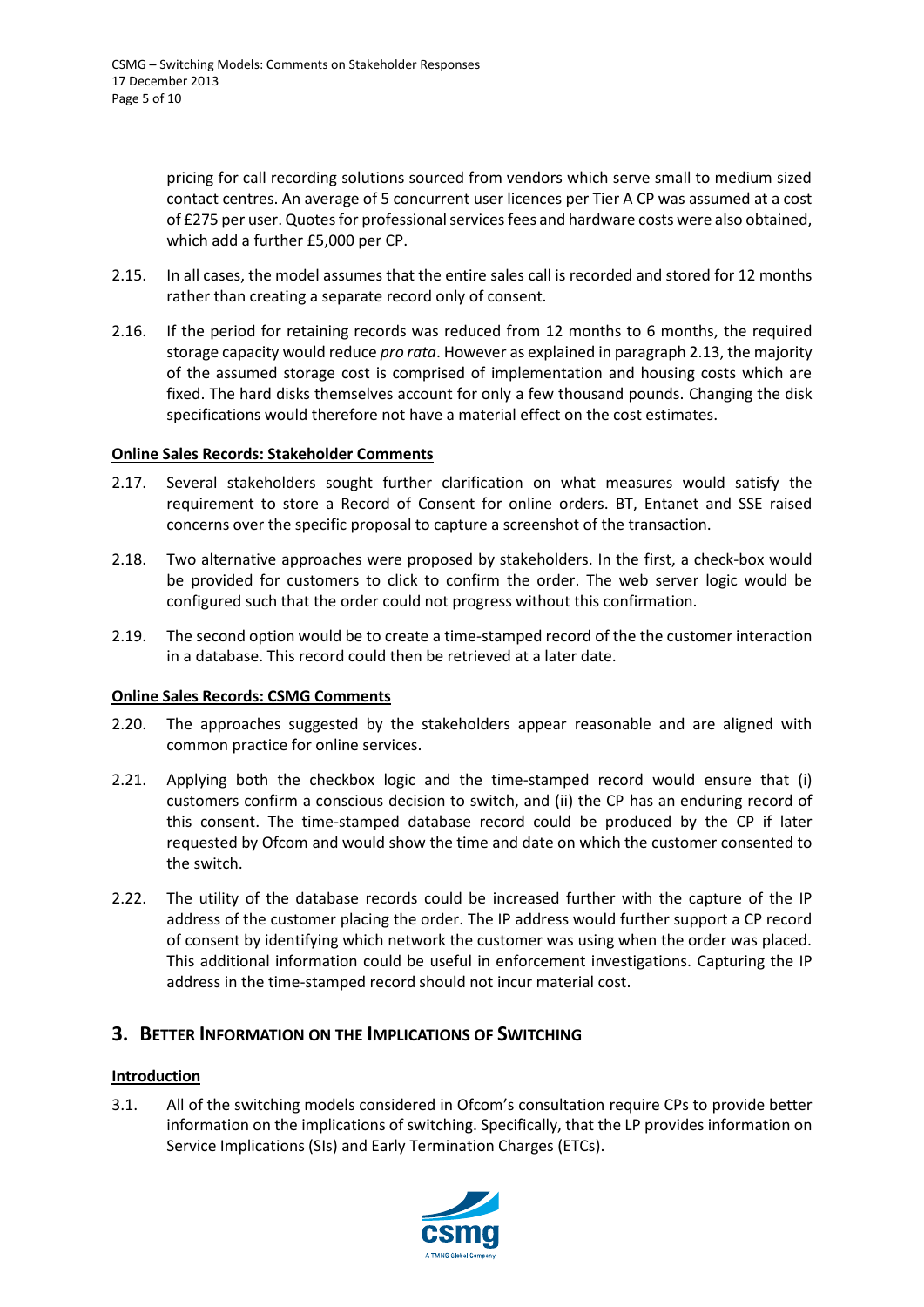- 3.2. Under the proposed GPL NoT+ model, the requirement for better information would be achieved through a modification to General Condition 22. The new text requires the LP to send a letter to the End User setting out in clear, intelligible and neutral terms:
	- a. the date of the letter;
	- b. that the End-User is transferring their Communications Service;
	- c. all Communications Services that will be transferred;
	- d. where relevant, the Calling Line Identification of all Communications Services that will be transferred;
	- e. all Communications Services or other types of services provided by the Losing Provider that the Losing Provider reasonably expects to be directly or indirectly affected by the transfer;
	- f. all Communications Services provided by the Losing Provider that the Losing Provider reasonably expects to remain unaffected by the transfer;
	- g. a reasonable estimate of the Migration Date (including date and time of the day);
	- h. an explanation that the transfer will automatically take effect on the Migration Date and that no contact is required with the Losing Provider to cancel their existing service;
	- i. an explanation that after the transfer, the Customer will receive a final bill including any Early Termination Charge that is due;
	- j. an explanation of the applicable Early Termination Charge as set out in the contract;
	- k. the means by which the Early Termination Charge must be paid;
	- l. the amount of the Early Termination Charge due at the expected Migration Date;
	- m. where applicable, the impact of the transfer on the prices of all continuing Communications Services; and
	- n. relevant contact details.
- 3.3. The cost assessment considered the incremental costs of generating and sending the LP letter. Stakeholder comments were received relating to the complexity of assessing the ETC and SIs at the point of notification and on the practicalities of specifying an ETC which may subsequently change. These are discussed below.

#### <span id="page-5-0"></span>**Stakeholder Comments**

- 3.4. Consultation responses relating to the implications of switching were received from EE, TalkTalk Group, UKCTA and Virgin Media.
- 3.5. Virgin Media, in its response, asserts that CSMG has underestimated the cost of the systems upgrades, training and process changes required to support the enhanced switching

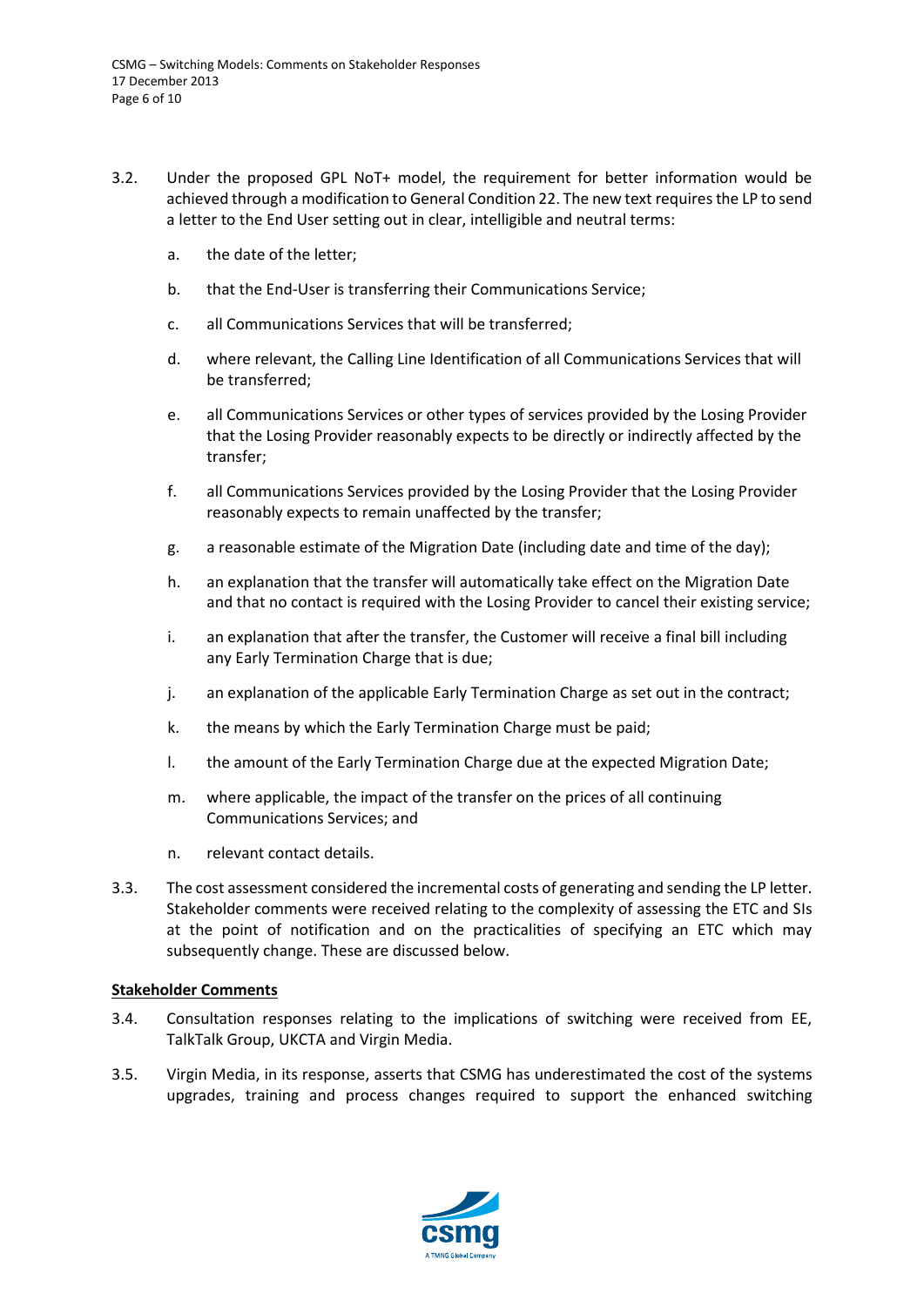information.<sup>6</sup> In the confidential version of its response, Virgin Media provides a higher cost estimate of its own.

- 3.6. Specifically, Virgin Media questions whether CSMG's estimate is sufficient to cover all the requirements of the LP letter in the proposed GC 22.11, including:
	- a. Precise information and explanation of the ETC at the date of migration;
	- b. Information about the impact of the transfer on the prices of all continuing services and those services which remain unaffected; and
	- c. The migration date of the service.
- 3.7. In addition, Virgin Media states that considers it impractical to provide exact information on an ETC based on an moveable termination date.
- 3.8. The consultation response from TalkTalk Group (TTG) questions the need to provide a precise amount of ETC.<sup>7</sup> TTG proposes that a reasonably precise estimate should be sufficient. TTG illustrates this with an example in which the customer receives a letter with an upper limit on the expected ETC.

#### <span id="page-6-0"></span>**CSMG Comments**

1

- 3.9. As explained in paragrap[h 2.8](#page-3-2) above, the industry cost estimates are built up from individual estimates of the average costs for CPs in each of three segments.
- 3.10. With regard to the upfront IT development cost to support the enhanced switching information, the cost model assumes Tier B CPs will require 60 man-days of development effort and the Tier C CPs will require 120 man-days of effort. These assumptions are based on the incremental effort which would be required to implement the changes within a regular systems release cycle; they should not be interpreted as the cost of a standalone change.
- 3.11. There are no systems development costs for Tier A CPs in the model as these CPs use the business support systems of TPIs. The TPIs are categorised as Tier B CPs within the model and their costs are accounted for within that tier.
- 3.12. In assessing the required effort for Tier B and Tier C CPs, the following assumptions were made regarding CPs' existing capabilities:

<sup>7</sup> Pg. 2, Consumer Switching Response by TalkTalk Group, 4 October 2013



<sup>6</sup> Para 31-33, Virgin Media Response to Consumer Switching Statement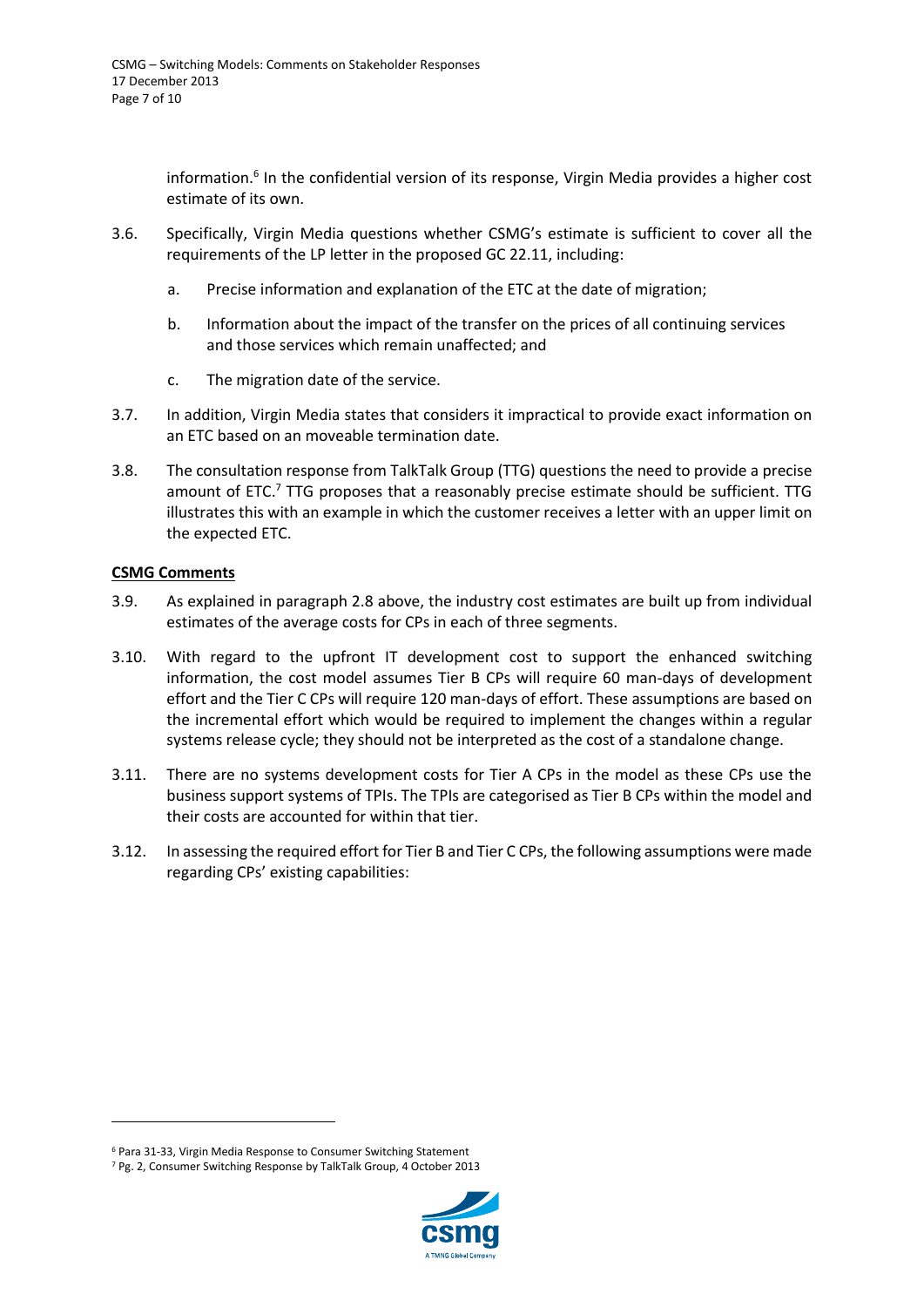- i. CPs have the ability to calculate ETC at the time of disconnect in the existing rating and billing architecture. This figure is used as part of the calculation to determine the balance on the final bill.
- ii. CPs have the ability to determine the implication of switching a single service on other services. This information is typically configured in either a formal product catalogue application or in a larger customer management system and is used to guide the CSA entering a single service disconnect order to minimise the chance of a customer being left with a bundle of services that the CP does not wish to sell.
- iii. CPs have existing automated systems to generate LP letters to a customer and these systems have the ability to support both static text and dynamic elements (such as name, address, disconnect date) passed in by other systems.
- 3.13. The cost estimates were therefore based on the expected average cost across a tier to a) understand the functionality of existing algorithms, b) implement the same functionality at an earlier stage in the order lifecycle cycle and feed the results to the automated letter generation system and c) test the resulting change to letter formats.
- 3.14. Re-using the existing information and logic in this way would enable CPs to generate letters that include:
	- A list of of services that the LP reasonably expects to be directly or indirectly affected by the transfer;
	- A list of of services that the LP reasonably expects to remain unaffected by the transfer;
	- Where applicable, the impact of the transfer on the prices of all continuing Communications Services; and
	- The amount of the ETC due at the expected Migration Date.
- 3.15. With regard to stakeholder comments on the precision of the ETC, the proposed GC 22.11 text requires CPs to state the ETC which would be due "at the expected Migration Date". This is the approach taken in the cost assessment.
- 3.16. Stakeholders questioned how useful this information is to the End User when the date, and hence ETC, may change. To address this potential variability, stakeholders suggested the ETCs could be specified as a range, either lying between two values or below some maximum "up to" figure.
- 3.17. However, it does not necessarily follow that supplying a range would be simpler (and less costly) to achieve. The implementation effort will depend upon the *accuracy* of the range.
- 3.18. In principle, the development effort to determine an accurate range or maximum figure, based on the individual customer's circumstances, would be expected to be similar to that required to determine the ETC at an assumed migration date. A similar process would be required to interrogate the CP systems and perform the relevant ETC calculation for each switching customer. We therefore believe that supplying an accurate range could be achieved without material change to the costs.

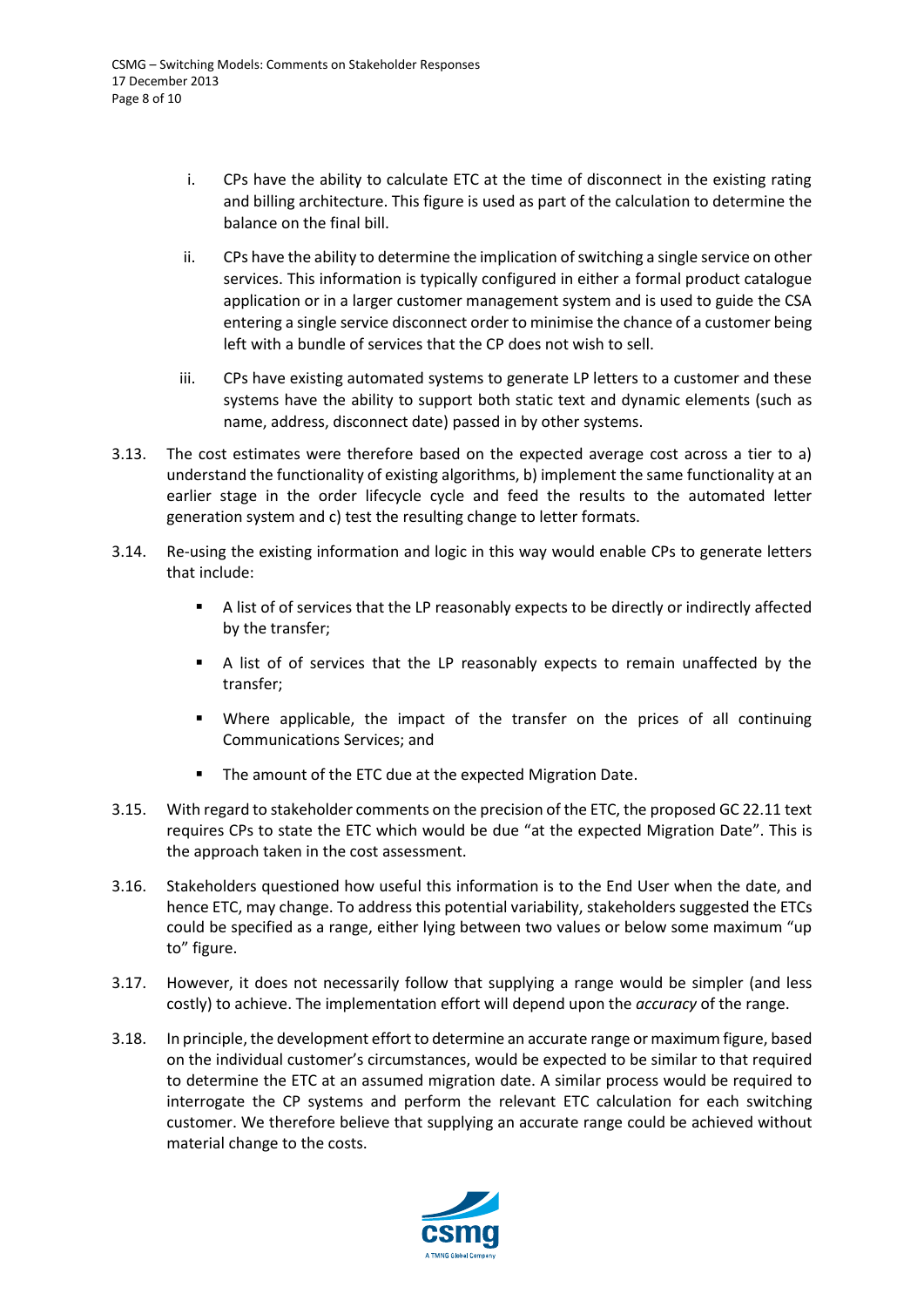3.19. In theory, the need to look-up individual customer details and calculate bespoke ETC figures could be avoided altogether if a sufficiently broad range or maximum ETC figure was used. In this case, the same figures could be supplied to all switching customers. This would be simpler to achieve and avoid much of the development costs. However this approach was not assessed as it would overstate the potential ETC exposure of most customers and could therefore deter switching.

### <span id="page-8-0"></span>**4. GLOSSARY OF ABBREVIATIONS**

| <b>Term or</b><br><b>Abbreviation</b> | <b>Description</b>                     |
|---------------------------------------|----------------------------------------|
| СP                                    | <b>Communications Provider</b>         |
| <b>CRM</b>                            | Customer Relationship Management       |
| <b>CSA</b>                            | <b>Customer Service Representative</b> |
| ETC                                   | <b>Early Termination Charges</b>       |
| GP                                    | <b>Gaining Provider</b>                |
| <b>GPL</b>                            | Gaining Provider Led                   |
| LP.                                   | Losing Provider                        |
| <b>LPL</b>                            | Losing Provider Led                    |
| <b>NoT</b>                            | Notice of Transfer                     |
| <b>SI</b>                             | Service Implications                   |
| TPI                                   | Third Party Integrator                 |
| TxC                                   | <b>Transfer Code</b>                   |